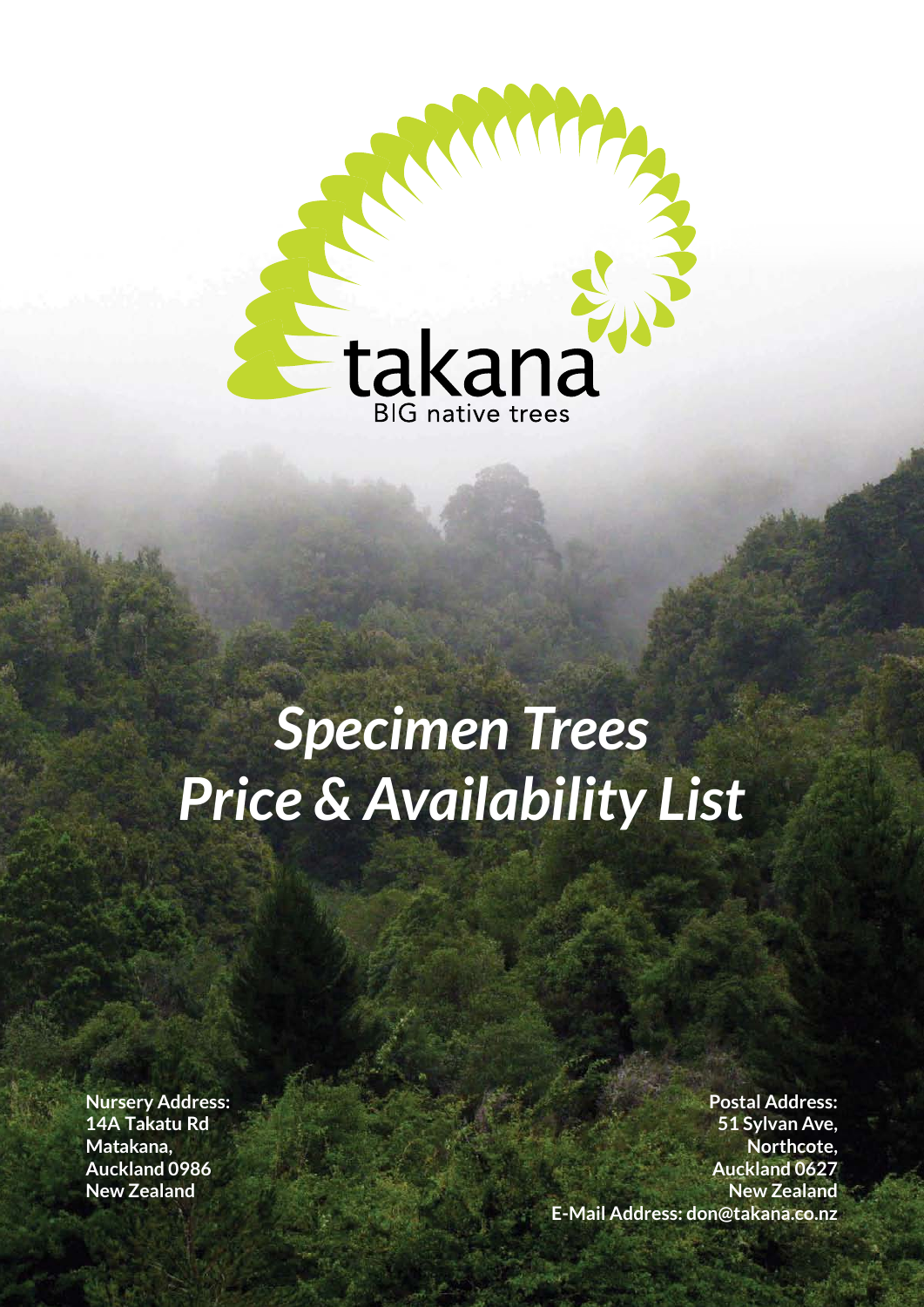

## *Welcome to takana*

We are a wholesale nursery business and we sell native trees...at Big tree stage!

takana grows almost every New Zealand native tree, at heights of 2m-5m in 45 Litre carry bags or bigger, up to 450 Litres, plus field trees.

So, more than 75 species of beautiful native trees at big tree stage to enhance your landscape spaces, because…if you need instant impact, life's too short to wait for small plants to become specimen trees.

takana has a policy of stocking all the native trees which will grow in the North (i.e. from Waikato/Bay of Plenty north).

takana grows more than 75 species, as well as intra-species variations. Half of these species are not commonly available from NZ nurserymen, but all have their own beauty and place within our unique ecology. And surprisingly, many of us have little or no knowledge of these – how they grow and what conditions they suit.

#### *Please Note:*

- *I. All prices are exclusive of GST correct as at January 2022 and subject to change without notice*
- *II. Generally the minimum height of our 45L bags 1.7m*

*of our 160L bags 2.5m*

- *III. Our listed prices are for single bags.*
- *IV. takana is a wholesale nursery, and our trees are at wholesale prices for delivery in quantity*
- *V. We cannot accept delivery orders for first time buyers of less than five trees*
- *VI. If you are an existing customer we are happy to supply you (even if less than 5 trees)*
- *VII. Stock Level Key: F = Full Supply / M = Medium Supply / S = Short Supply*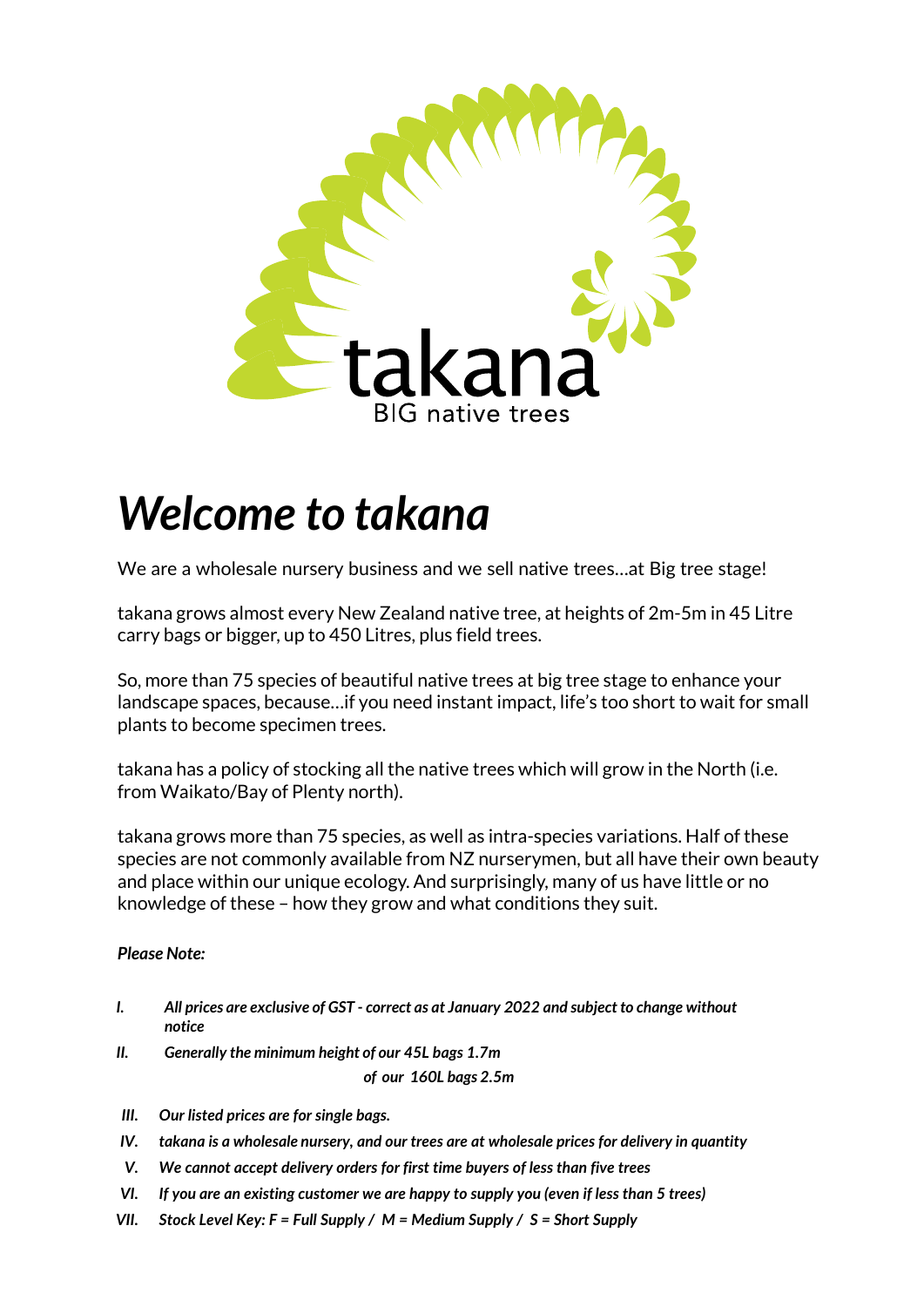#### *Please Note: All prices are exclusive of GST \*160L Fern Promotion Ends 31st July 2022, or while stock lasts*



| <b>LATIN/MAORI NAME</b>                               | <b>TREE NAME</b>                            | <b>PRICE</b> | <b>STOCK</b> |
|-------------------------------------------------------|---------------------------------------------|--------------|--------------|
| Ackama rosifolia, Makamaka                            | Makamaka (Ackama rosifolia) (45L)           | \$130        | F            |
| Agathis australis, Kauri                              | Kauri (Agathis australis) (45L)             | \$130        | F            |
| Agathis australis, Kauri                              | Kauri (Agathis australis) (160L)            | \$550        | F            |
| Alectryon excelsus, Titoki                            | Titoki (Alectryon excelsus)((45L)           | \$130        | F            |
| Alectryon excelsus, Titoki                            | Titoki (Alectryon excelsus) (160L)          | \$450        | F            |
| Alectryon excelsus, Titoki                            | Titoki (Alectryon excelsus) (450L)          | \$1350       | S            |
| Alectryon excelsus, Titoki                            | Titoki (Alectryon excelsus) (Field)         | P.O.A        | S            |
| Beilschmiedia tarairi, Taraire                        | Taraire (Beilschmiedia tarairi) (25L)       | \$65         | F            |
| Beilschmiedia tarairi, Taraire                        | Taraire (Beilschmiedia tarairi) (45L)       | \$130        | F            |
| Beilschmiedia tarairi, Taraire                        | Taraire (Beilschmiedia tarairi) (160L)      | \$480        | F            |
| Beilschmiedia tawa, Tawa<br><b>AVAILABLE END 2022</b> | Tawa (Beilschmiedia tawa) (45L)             | \$140        | F            |
| Carpodetus serratus, Putaputaweta                     | Putaputaweta (Carpodetus serratus) (45L)    | \$130        | F            |
| Carpodetus serratus, Putaputaweta                     | Putaputaweta (Carpodetus serratus) (160L)   | \$550        | F            |
| Clianthus punaceus, Kakabeak                          | Kakabeak (Clianthus punaceus) (7.5L)        | \$45         | М            |
| Coprosma propinqua, Mingimingi                        | Coprosma propinqua (Mingimingi) (45L)       | \$70         | F            |
| Coprosma repens, Taupata                              | Coprosma repens (Taupata) (45L)             | \$100        | F            |
| Cordyline australis, Ti Kouka                         | Ti Kouka (Cordyline australis) (25L)        | \$65         | F            |
| Cordyline australis, Ti Kouka                         | Ti Kouka (Cordyline australis) (45L)        | \$110        | F            |
| Cordyline australis, Ti Kouka                         | Ti Kouka (Cordyline australis) (160L)       | \$390        | F            |
| Corynocarpus laevigatus, Karaka                       | Karaka (Corynocarpus laevigatus) (45L)      | \$120        | S            |
| Corynocarpus laevigatus, Karaka                       | Karaka (Corynocarpus laevigatus) (160L)     | \$450        | F            |
| Corynocarpus laevigatus, Karaka                       | Karaka (Corynocarpus laevigatus) (Field)    | P.O.A        | F            |
| Cyathea dealbata, Silver                              | Ferns (Cyathea dealbata Silver) (45L)       | \$150        | F            |
| Cyathea dealbata, Silver                              | Ferns (Cyathea dealbata Silver) (160L)      | \$450*       | M            |
| Cyathea medullaris, Mamaku                            | Ferns (Cyathea medullaris) (160L)           | \$450*       | F            |
| Dacrycarpus dacrydioides, Kahikatea                   | Kahikatea (Dacrycarpus dacrydioides) (45L)  | \$130        | F            |
| Dacrycarpus dacrydioides, Kahikatea                   | Kahikatea (Dacrycarpus dacrydioides) (160L) | \$550        | F.           |
| Dacrydium cupressinum, Rimu                           | Rimu (Dacrydium cupressinum) (45L)          | \$140        | F            |
| Dacrydium cupressinum, Rimu                           | Rimu (Dacrydium cupressinum) (160L)         | \$580        | F            |
| Dacrydium cupressinum, Rimu                           | Rimu (Dacrydium cupressinum) (Field)        | P.O.A        | M            |
| Dicksonia fibrosa, Wheki ponga                        | Ferns (Dicksonia fibrosa) (80L)             | \$275        | F            |
| Dicksonia fibrosa, Wheki ponga                        | Ferns (Dicksonia fibrosa) (160L)            | \$450*       | F            |
| Dicksonia squarrosa, Wheki                            | Ferns (Dicksonia squarrosa) (45L)           | \$150        | М            |
| Dicksonia squarrosa, Wheki                            | Ferns (Dicksonia squarrosa) (80L)           | \$275        | S            |
| Dicksonia squarrosa, Wheki                            | Ferns (Dicksonia squarrosa) (160L)          | \$450*       | М            |
| Didonaea viscosa, Ake Ake green                       | Ake Ake Green (Didonaea viscosa) (45L)      | \$120        | F            |
| Didonaea viscosa, Ake Ake red                         | Ake Ake Red(Didonaea viscosa) (45L)         | \$120        | S            |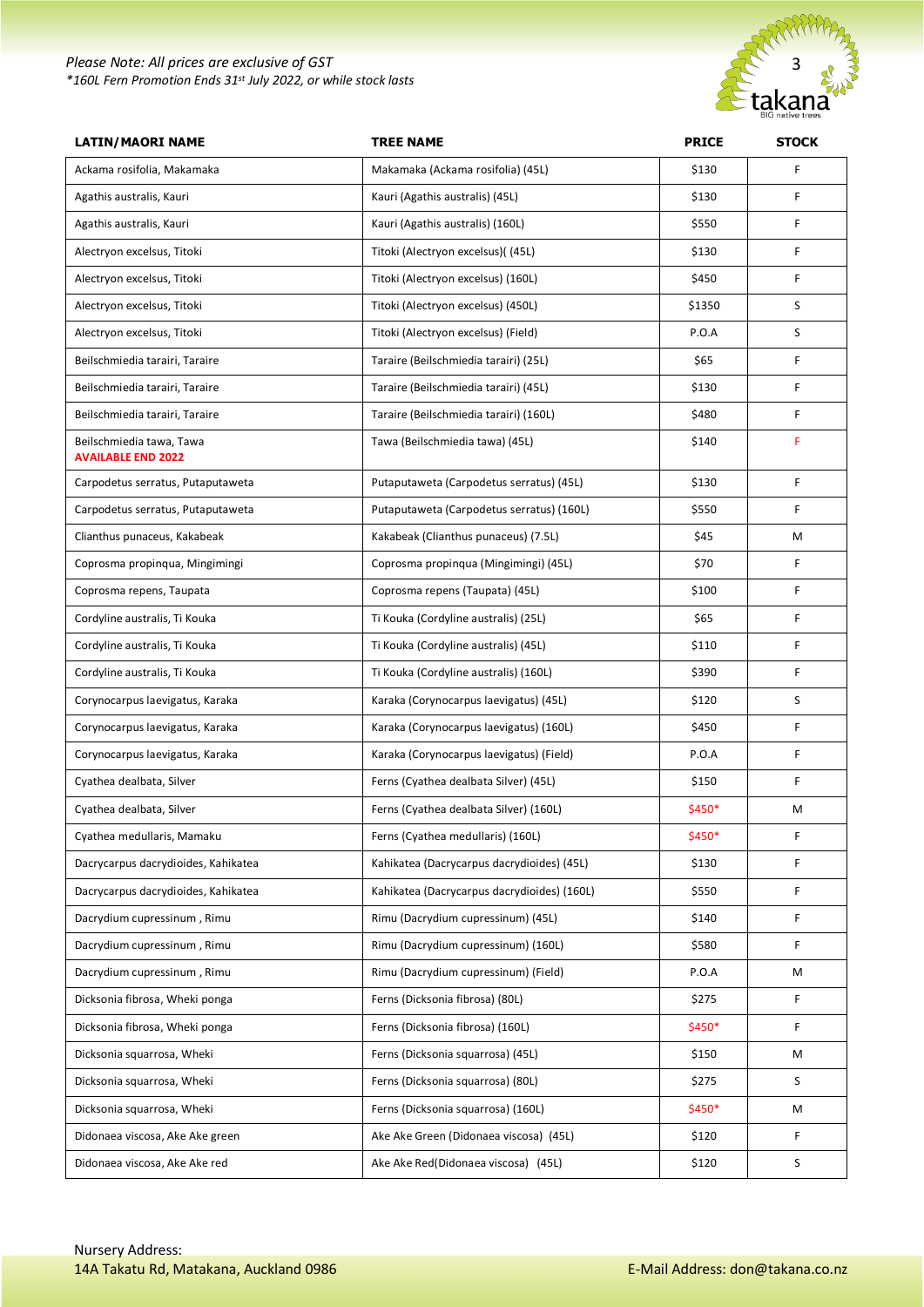#### *Please Note: All prices are exclusive of GST \*160L Fern Promotion Ends 31st July 2022, or while stock lasts*



| <b>LATIN/MAORI NAME</b>                                                         | <b>TREE NAME</b>                                    | <b>PRICE</b> | <b>STOCK</b> |
|---------------------------------------------------------------------------------|-----------------------------------------------------|--------------|--------------|
| Dysoxylum spectabile, Kohekohe<br><b>AVAILABLE END 2022</b>                     | Kohekohe (Dysoxylum spectabile) (45L)               | \$130        | F            |
| Dysoxylum spectabile, Kohekohe                                                  | Kohekohe (Dysoxylum spectabile) (160L)              | \$550        | F            |
| Elaeocarpus dentatus, Hinau                                                     | Hinau (Elaeocarpus dentatus) (Field)                | P.O.A        | S            |
| Elaeocarpus hookerianus, Pokaka                                                 | Pokaka (Elaeocarpus hookerianus) (45L)              | \$150        | F            |
| Elaeocarpus hookerianus, Pokaka                                                 | Pokaka (Elaeocarpus hookerianus) (Field)            | P.O.A        | S            |
| Elingamita johnsonii, Elingamita                                                | Elingamita (Elingamita johnsonii) (25L)             | \$120        | F            |
| Elingamita johnsonii, Elingamita                                                | Elingamita (Elingamita johnsonii) (160L)            | \$580        | M            |
| Griselinia littoralis, Papauma (Canterbury)                                     | Papauma (Griselinia littoralis) (45L)               | \$125        | F            |
| Griselinia lucida, Akapuka                                                      | Akapuka (Griselinia lucida)(45L)                    | \$120        | F            |
| Hedycarya arborea, Porokaiwhiri                                                 | Porokaiwhiri (Hedycarya arborea) (45L)              | \$130        | S            |
| Hoheria angustifolia, Hungere                                                   | Hungere (Hoheria angustifolia) (45L)                | \$120        | F            |
| Hoheria angustifolia, Hungere<br><b>AVAILABLE 2023</b>                          | Hungere (Hoheria angustifolia) (160L)               | \$480        | F            |
| Houheria populnea, Houhere                                                      | Houhere (Houheria populnea) (45L)                   | \$120        | M            |
| Knightia excelsa, Rewarewa                                                      | Rewarewa (Knightia excelsa) (45L)                   | \$130        | F            |
| Knightia excelsa, Rewarewa                                                      | Rewarewa(Knightia excelsa)(160L)                    | \$550        | F            |
| Kunzea robusta, Kanuka                                                          | Kanuka (Kunzea robusta) (45L)                       | \$120        | M            |
| Kunzea robusta, Kanuka                                                          | Kanuka (Kunzea robusta) (160L)                      | \$480        | M            |
| Laurelia novae zealandiae, Pukatea                                              | Pukatea (Laurelia novae zealandiae) (45L)           | \$140        | F            |
| Laurelia novae zealandiae, Pukatea                                              | Pukatea (Laurelia novae zealandiae) (160L)          | \$650        | F            |
| Laurelia novae zealandiae, Pukatea                                              | Pukatea (Laurelia novae zealandiae) (450L)          | \$1350       | S            |
| Leptospermum scoparium, Manuka                                                  | Manuka 45L (Leptospermum scoparium)                 | \$110        | М            |
| Leptospermum scoparium, Manuka Red<br><b>AVAILABLE 2023</b>                     | Manuka Red (Leptospermum scoparium) (45L)           | \$130        | S            |
| Libocedrus plumosa, Kawaka                                                      | Kawaka (Libocedrus plumosa) (45L)                   | \$130        | M            |
| Libocedrus plumosa, Kawaka                                                      | Kawaka (Libocedrus plumosa) (160L)                  | \$550        | М            |
| Lophozonia menziesii, Silver Beech                                              | Tawhai (Lophozonia menziesii) (160L)                | \$450        | S            |
| Melicope ternata, Wharangi                                                      | Wharangi (Melicope ternata) (45L)                   | \$110        | F            |
| Melicope ternate, Wharangi                                                      | Wharangi (Melicope ternata) (450L)                  | \$1350       | M            |
| Melicytus novae-zealandiae, Coastal Mahoe                                       | Coastal Mahoe (Melicytus novae-zealandiae)<br>(45L) | \$110        | F            |
| Melicytus ramiflorus, Mahoe                                                     | Mahoe (Melicytus ramiflorus) (45L)                  | \$120        | S            |
| Meryta sinclairii, Puka                                                         | Puka (Meryta sinclairii) (45L)                      | \$130        | F            |
| Meryta sinclairii, Puka                                                         | Puka (Meryta sinclairii) (160L)                     | \$550        | F            |
| Metrosideros excelsa x robusta, Pohutukawa Mistral<br><b>AVAILABLE END 2022</b> | Mistral (Metrosideros excelsa x robusta) (45L)      | \$140        | M            |
| Metrosideros excelsa x robusta, Pohutukawa Mistral                              | Mistral (Metrosideros excelsa x robusta) (160L)     | \$650        | F            |
| Metrosideros excelsa, Pohutukawa                                                | Pohutukawa (Metrosideros excelsa) (45L)             | \$120        | F            |
| Metrosideros excelsa, Pohutukawa                                                | Pohutukawa (Metrosideros excelsa) (160L)            | \$580        | M            |
| Metrosideros excelsa, Pohutukawa                                                | Pohutukawa (Metrosideros excelsa) (450L)            | \$1250       | S            |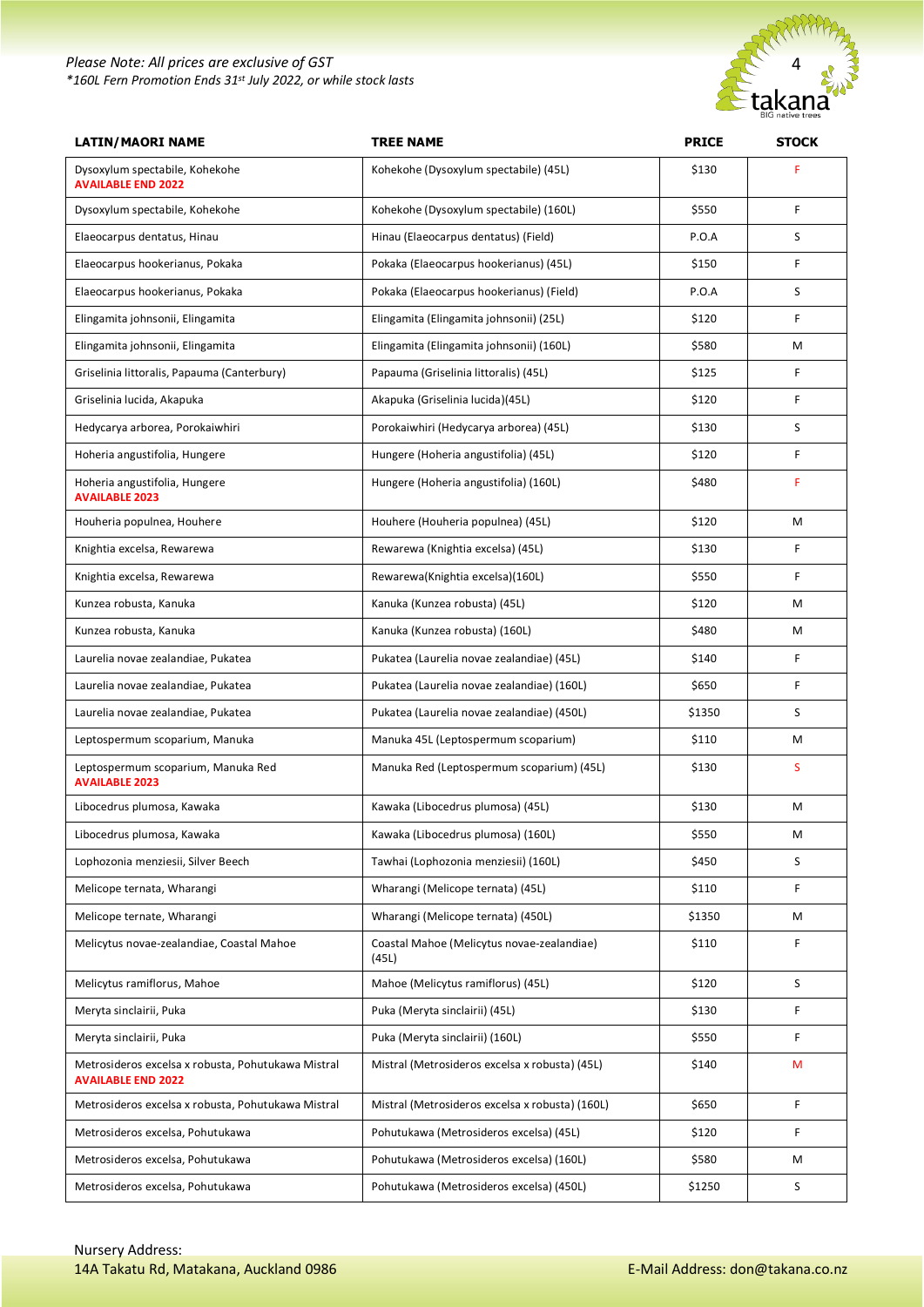

| <b>LATIN/MAORI NAME</b>                                                  | <b>TREE NAME</b>                                           | <b>PRICE</b> | <b>STOCK</b> |
|--------------------------------------------------------------------------|------------------------------------------------------------|--------------|--------------|
| Metrosideros excelsa, Pohutukawa                                         | Pohutukawa (Metrosideros excelsa) (Field)                  | P.O.A        | F            |
| Metrosideros excelsa, Pohutukawa Maori Princess                          | Pohutukawa Maori Princess (Metrosideros excelsa)<br>(45L)  | \$140        | F            |
| Metrosideros excelsa, Pohutukawa Maori Princess                          | Pohutukawa Maori Princess (Metrosideros excelsa)<br>(160L) | \$650        | F            |
| Metrosideros excelsa, Pohutukawa Maori Princess<br><b>AVAILABLE 2023</b> | Pohutukawa Maori Princess (Metrosideros excelsa)<br>(450L) | \$1450       | S            |
| Metrosideros robusta, Rata<br><b>AVAILABLE END 2022</b>                  | Rata (Metrosideros robusta) (45L)                          | \$130        | F            |
| Metrosideros robusta, Rata<br><b>AVAILABLE END 2022</b>                  | Rata (Metrosideros robusta) (160L)                         | \$650        | S            |
| Myoporum laetum, Ngaio                                                   | Ngaio (Myoporum laetum) (45L)                              | \$130        | M            |
| Myrsine australis, Matipo                                                | Matipo (Myrsine australis) (45L)                           | \$130        | м            |
| Myrsine australis, Matipo                                                | Matipo (Myrsine australis) (160L)                          | \$580        | F            |
| Myrsine salicina, Toro<br><b>AVAILABLE 2023</b>                          | Toro (Myrsine salicina) (45L)                              | \$130        | S            |
| Nestegis apetala, Coastal Maire                                          | Coastal Maire (Nestegis apetala) (45L)                     | \$130        | F            |
| Nestegis apetala, Coastal Maire                                          | Coastal Maire (Nestegis apetala) (160L)                    | \$580        | F            |
| Nestegis cunninghamii, Black Maire                                       | Black Maire (Nestegis cunninghamii) (45L)                  | \$140        | F            |
| Nestegis cunninghamii, Black Maire                                       | Black Maire (Nestegis cunninghamii) (160L)                 | \$650        | F            |
| Nestegis lanceolata, White Maire                                         | White Maire (Nestegis lanceolata) (45L)                    | \$140        | М            |
| Nestegis lanceolata, White Maire                                         | White Maire (Nestegis lanceolata) (160L)                   | \$580        | F            |
| Nestegis montana, Oro Oro                                                | Oro Oro (Nestegis montana) (45L)                           | \$140        | M            |
| Nestegis montana, Oro Oro                                                | Oro Oro (Nestegis montana) (160L)                          | \$580        | F            |
| Nestegis montana, Oro Oro                                                | Oro Oro (Nestegis montana) (450L)                          | \$1500       | S            |
| Pectinopitys ferruginea, Miro<br><b>AVAILABLE END 2022</b>               | Miro (Pectinopitys ferruginea) (45L)                       | \$140        | F            |
| Pectinopitys ferruginea, Miro                                            | Miro (Pectinopitys ferruginea) (160L)                      | \$650        | S            |
| Pennantia baylisiana, Baylisiana                                         | Baylisiana (Pennantia baylisiana) (160L)                   | \$650        | S            |
| Pennantia corymbosa, Kaikomako<br><b>AVAILABLE 2023</b>                  | Kaikomako (Pennantia corymbosa) (45L)                      | \$140        | M            |
| Phyllocladus alpinus, Mountain Toatoa<br><b>AVAILABLE 2023</b>           | Mountain Toatoa (Phyllocladus alpinus) (45L)               | \$140        | F            |
| Phyllocladus alpinus, Mountain Toatoa                                    | Mountain Toatoa (Phyllocladus alpinus) (450L)              | \$1750       | S            |
| Phyllocladus toa toa, Toatoa                                             | Toatoa (Phyllocladus toa toa) (160L)                       | \$750        | S            |
| Phyllocladus toa toa, Toatoa                                             | Toatoa (Phyllocladus toa toa) (450L)                       | \$2200       | S            |
| Phyllocladus trichomanoides, Tanekaha                                    | Tanekaha (Phyllocladus trichomanoides) (45L)               | \$140        | F            |
| Phyllocladus trichomanoides, Tanekaha                                    | Tanekaha (Phyllocladus trichomanoides) (160L)              | \$580        | F            |
| Phyllocladus trichomanoides, Tanekaha                                    | Tanekaha (Phyllocladus trichomanoides) (Field)             | P.O.A        | F            |
| Pittosporum crassifolium (Karo)                                          | Pittosporum Karo (Pittosporum crassifolium) (45L)          | \$120        | F            |
| Pittosporum crassifolium (Karo)                                          | Pittosporum Karo (Pittosporum crassifolium) (80L)          | \$220        | F            |
| Pittosporum crassifolium (Karo)                                          | Pittosporum Karo (Pittosporum crassifolium) (160L)         | \$450        | F            |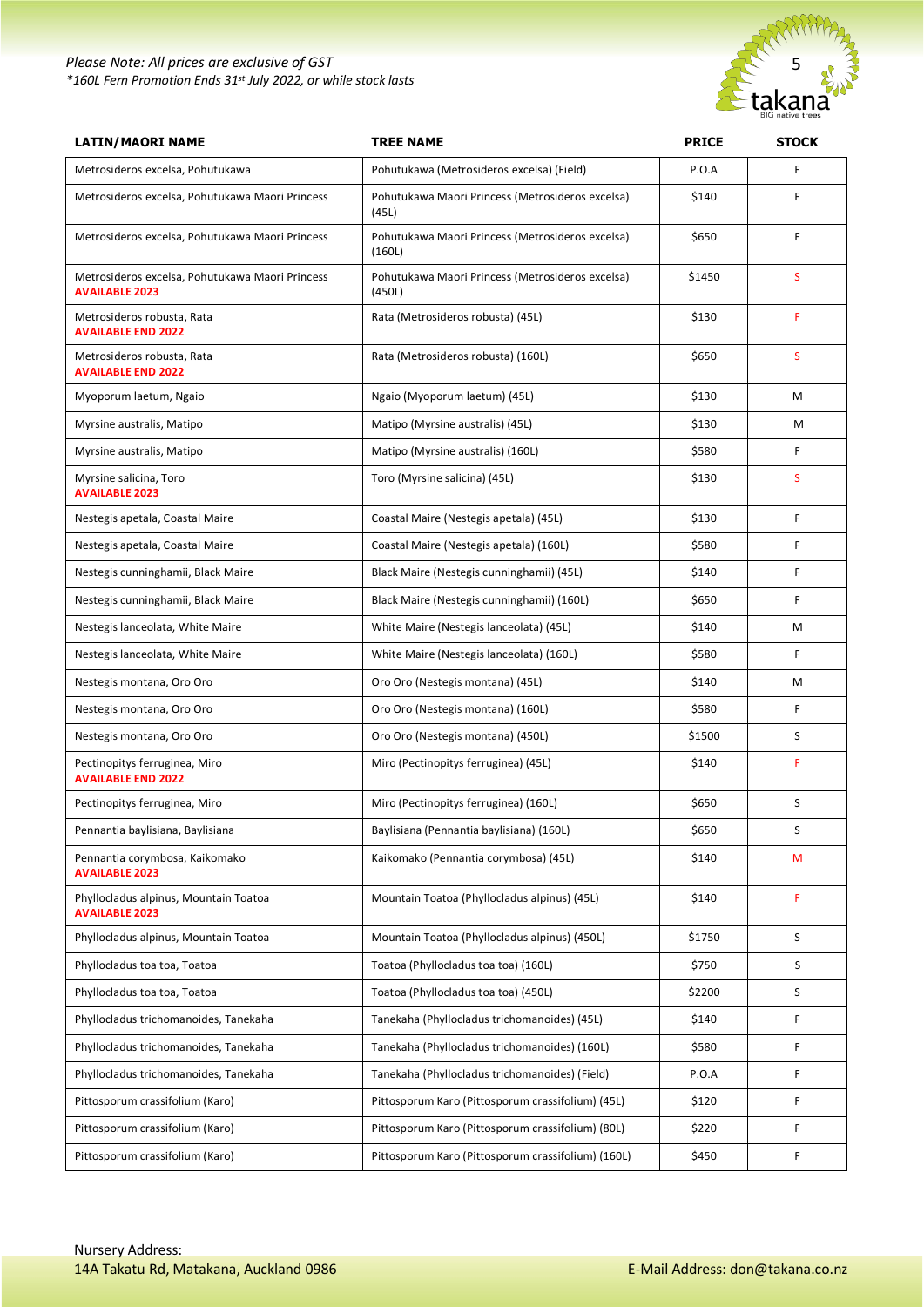

| <b>LATIN/MAORI NAME</b>                            | <b>TREE NAME</b>                                                 | <b>PRICE</b> | <b>STOCK</b> |
|----------------------------------------------------|------------------------------------------------------------------|--------------|--------------|
| Pittosporum eugenoides (Tarata)                    | Pittosporum eugenoides Tarata (Pittosporum<br>eugenoides) (45L)  | \$120        | F            |
| Pittosporum eugenoides (Tarata)                    | Pittosporum eugenoides Tarata (Pittosporum<br>eugenoides) (160L) | \$450        | F            |
| Pittosporum ralphii (Stephens Is)                  | Pittosporum Stephens Island (45L)                                | \$120        | F            |
| Pittosporum ralphii (Stephens Is)                  | Pittosporum Stephens Island (80L)                                | \$250        | F            |
| Pittosporum tenuifolium (Kohuhu)                   | Pittosporum Kohuhu (Pittosporum tenuifolium) (45L)               | \$120        | F            |
| Pittosporum tenuifolium (Kohuhu)                   | Pittosporum Kohuhu (Pittosporum tenuifolium) (80L)               | \$250        | F            |
| Pittosporum tenuifolium (Kohuhu)                   | Pittosporum Kohuhu (Pittosporum tenuifolium) (160L)              | \$450        | F            |
| Plagianthus regius, Manatu                         | Manatu (Plagianthus regius) (45L)                                | \$120        | F            |
| Plagianthus regius, Manatu                         | Manatu (Plagianthus regius) (160L)                               | \$450        | F            |
| Planchonella costata, Tawapou                      | Tawapou (Planchonella costata) (25L)                             | \$80         | F            |
| Planchonella costata, Tawapou                      | Tawapou (Planchonella costata) (45L)                             | \$130        | F            |
| Planchonella costata, Tawapou                      | Tawapou (Planchonella costata) (80L)                             | \$325        | S            |
| Planchonella costata, Tawapou                      | Tawapou (Planchonella costata) (160L)                            | \$580        | F            |
| Podocarpus totara aureus, Gold Totara              | Totara Gold (Podocarpus totara aureus) (45L)                     | \$130        | S            |
| Podocarpus totara aureus, Gold Totara              | Totara Gold (Podocarpus totara aureus) (160L)                    | \$550        | F            |
| Podocarpus totara matapouri blue, Totara Blue      | Totara Blue (Podocarpus totara matapouri blue)(45L)              | \$130        | F            |
| Podocarpus totara matapouri blue, Totara Blue      | Totara Blue (Podocarpus totara matapouri blue)(160L)             | \$550        | F            |
| Podocarpus totara, Totara                          | Totara (Podocarpus totara) (45L)                                 | \$120        | F            |
| Podocarpus totara, Totara                          | Totara (Podocarpus totara) (160L)                                | \$480        | F            |
| Podocarpus totara, Totara                          | Totara (Podocarpus totara) (Field)                               | P.O.A        | F            |
| Pohutukawa Springfire<br><b>AVAILABLE END 2022</b> | Pohutukawa Springfire (450L)                                     | \$950        | S            |
| Pohutukawa Springfire<br><b>AVAILABLE MID 2022</b> | Pohutukawa Springfire (1000L)                                    | \$1750       | S            |
| Prumnopitys taxifolia, Matai                       | Matai (Prumnopitys taxifolia) (45L)                              | \$140        | F            |
| Prumnopitys taxifolia, Matai                       | Matai (Prumnopitys taxifolia) (160L)                             | \$550        | F            |
| Prumnopitys taxifolia, Matai                       | Matai (Prumnopitys taxifolia) (Field)                            | P.O.A        | F            |
| Pseudopanax crassifolius, Horoeka                  | Horoeka (Pseudopanax crassifolius) (45L)                         | \$130        | M            |
| Pseudopanax crassifolius, Horoeka                  | Horoeka (Pseudopanax crassifolius) (160L)                        | \$650        | S            |
| Pseudopanax ferox, Ferox                           | Ferox (Pseudopanax ferox) (45L)                                  | \$140        | S            |
| Pseudopanax ferox, Ferox                           | Ferox (Pseudopanax ferox) (160L)                                 | \$650        | М            |
| Pseudopanax lessonii, Houpara                      | Houpara (Pseudopanax lessonii) (45L)                             | \$120        | F            |
| Pseudopanax lessonii, Houpara Cyril Watson         | Houpara Cyril Watson (Pseudopanax lessonii)(45L)                 | \$130        | F            |
| Pseudopanax lessonii, Houpara Cyril Watson         | Houpara Cyril Watson (Pseudopanax lessonii)(160L)                | \$550        | F            |
| Pseudopanax lessonii, Houpara Trident              | Houpara Trident (Pseudopanax lessonii) (80L)                     | \$140        | S            |
| Pterophylla silvicola, Tawhero                     | Tawhero (Pterophylla silvicola) (45L)                            | \$130        | S            |
| Pterophylla silvicola, Tawhero                     | Tawhero (Pterophylla silvicola) (160L)                           | \$650        | S            |
| Pterophylla silvicola, Tawhero                     | Tawhero (Pterophylla silvicola) (300L)                           | \$950        | S            |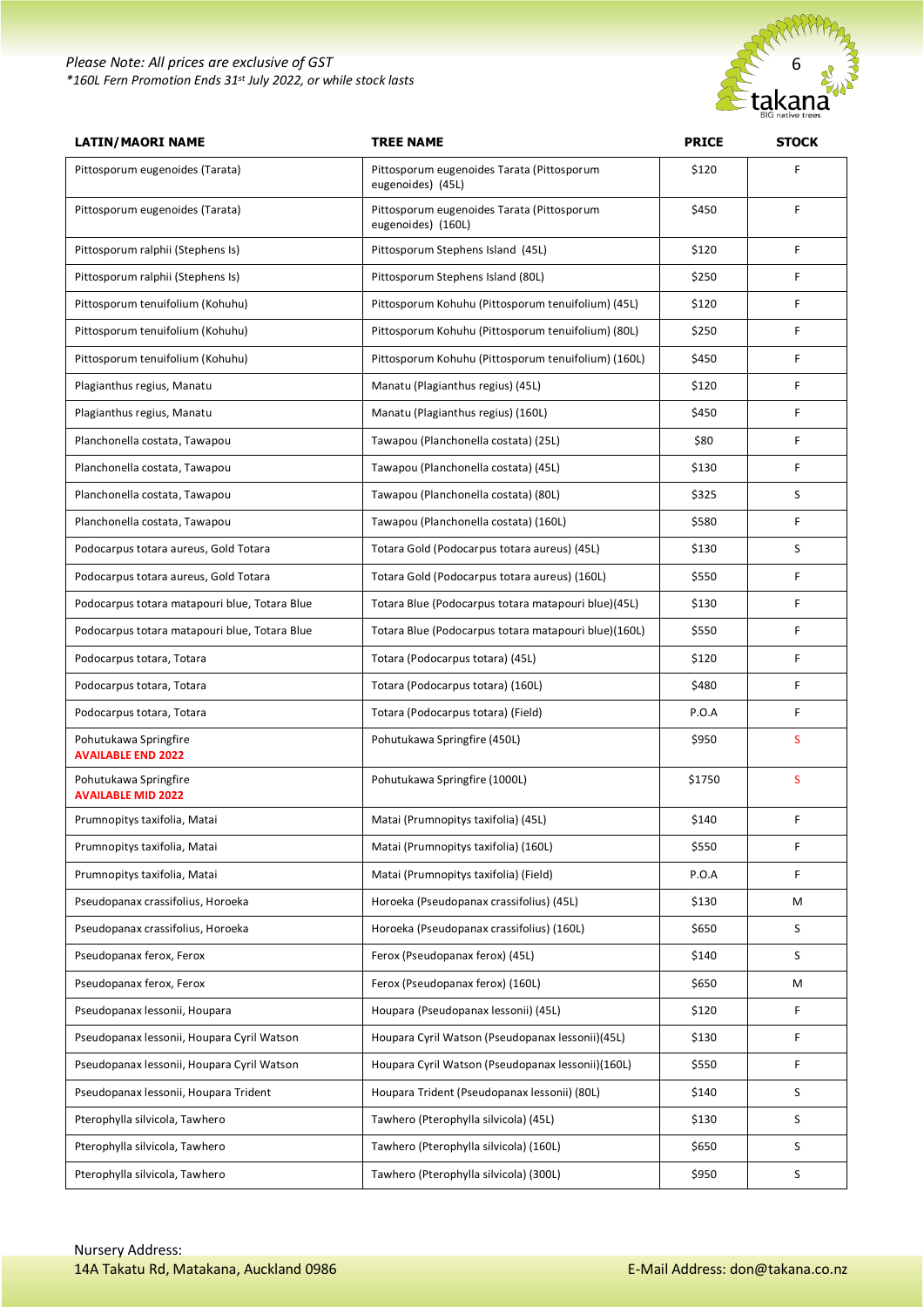#### *Please Note: All prices are exclusive of GST \*160L Fern Promotion Ends 31st July 2022, or while stock lasts*



| <b>LATIN/MAORI NAME</b>                                   | <b>TREE NAME</b>                                     | <b>PRICE</b> | <b>STOCK</b> |
|-----------------------------------------------------------|------------------------------------------------------|--------------|--------------|
| Pterophylla silvicola, Tawhero                            | Tawhero (Pterophylla silvicola) Field                | P.O.A        | S            |
| Rhopalostylis sapida, Nikau                               | Nikau Mainland (Rhopalostylis sapida) (35L/45L)      | \$175        | S            |
| Rhopalostylis sapida, Nikau Pitt                          | Nikau Pitt Island (Rhopalostylis sapida) (45L)       | \$210        | F            |
| Rhopalostylis sapida, Nikau Pitt                          | Nikau Pitt Island (Rhopalostylis sapida) (160L)      | \$825        | F            |
| Rhopalostylis sapida, Nikau Pitt<br><b>AVAILABLE 2023</b> | Nikau Pitt Island (Rhopalostylis sapida) (450L)      | \$3250       | М            |
| Rhopalostylis sapida, Nikau Pitt<br><b>AVAILABLE 2023</b> | Nikau Pitt Island (Rhopalostylis sapida) (1000L)     | P.O.A        | M            |
| Rhopalostylis sapida, Nikau Pitt                          | Nikau Pitt Island (Rhopalostylis sapida) (Field, 4m) | P.O.A        | M            |
| Sophora chathamica                                        | Kowhai Chathamica (Sophora chathamica) (45L)         | \$130        | F            |
| Sophora chathamica                                        | Kowhai Chathamica (Sophora chathamica) (160L)        | \$620        | М            |
| Sophora fulvida                                           | Kowhai Fulvida (Sophora fulvida) (45L)               | \$130        | F            |
| Sophora godleyii<br><b>AVAILABLE END 2022</b>             | Kowhai Godleyii (Sophora godleyii) (45L)             | \$130        | F            |
| Sophora longicorinata                                     | Kowhai longicorinata (Sophora longicorinata) (45L)   | \$140        | M            |
| Sophora longicorinata                                     | Kowhai longicorinata (Sophora longicorinata) (160L)  | \$650        | S            |
| Sophora microphylla                                       | Kowhai Microphylla (Sophora microphylla) (45L)       | \$130        | F            |
| Sophora microphylla                                       | Kowhai Microphylla (Sophora microphylla) (160L)      | \$620        | F            |
| Sophora tetraptera                                        | Kowhai Tetrapera (Sophora tetraptera) (45L)          | \$130        | F            |
| Sophora tetraptera                                        | Kowhai Tetrapera (Sophora tetraptera) (160L)         | \$620        | F            |
| Streblus banksii, Ewekuri                                 | Ewekuri (Streblus banksii) (45L)                     | \$140        | S            |
| Streblus banksii, Ewekuri                                 | Ewekuri (Streblus banksii) (160L)                    | \$580        | F            |
| Streblus heterophyllus, Turepo                            | Turepo (Streblus heterophyllus) (25L)                | \$70         | F            |
| Streblus heterophyllus, Turepo                            | Turepo (Streblus heterophyllus) (45L)                | \$130        | F            |
| Streblus heterophyllus, Turepo                            | Turepo (Streblus heterophyllus) (160L)               | \$650        | M            |
| Streblus smithii                                          | Streblus smithii (45L)                               | \$150        | S            |
| Syzygium maire, Maire tawhake                             | Maire tawhake (Syzygium maire) (160L)                | \$650        | M            |
| Tecomanthe speciosa, Tecomanthe                           | Tecomanthe (Tecomanthe speciosa) (45L)               | \$110        | F            |
| Vitex lucens, Puriri                                      | Puriri (Vitex lucens) (45L)                          | \$130        | F            |
| Vitex lucens, Puriri                                      | Puriri (Vitex lucens) (160L)                         | \$480        | F            |
| Vitex lucens, Puriri<br><b>AVAILABLE 2023</b>             | Puriri (Vitex lucens) (450L)                         | \$1350       | S            |
| Weinmannia racemosa, Kamahi<br><b>AVAILABLE 2023</b>      | Kamahi (Weinmannia racemosa) (45L)                   | \$140        | F            |
| Weinmannia racemosa, Kamahi                               | Kamahi (Weinmannia racemosa) (300L)                  | \$850        | S            |
| Xeronema callistemon, Poor Knights Lily                   | Poor Knights Lily, (Xeronema callistemon) (45L)      | \$210        | M            |

#### *\*160L Fern Promotion Ends 31st July 2022, or while stock lasts*

*Stock Level Key: F = Full Supply / M = Medium Supply / S = Short Supply Please Note: All prices are exclusive of GST and are subject to change without prior notice.*